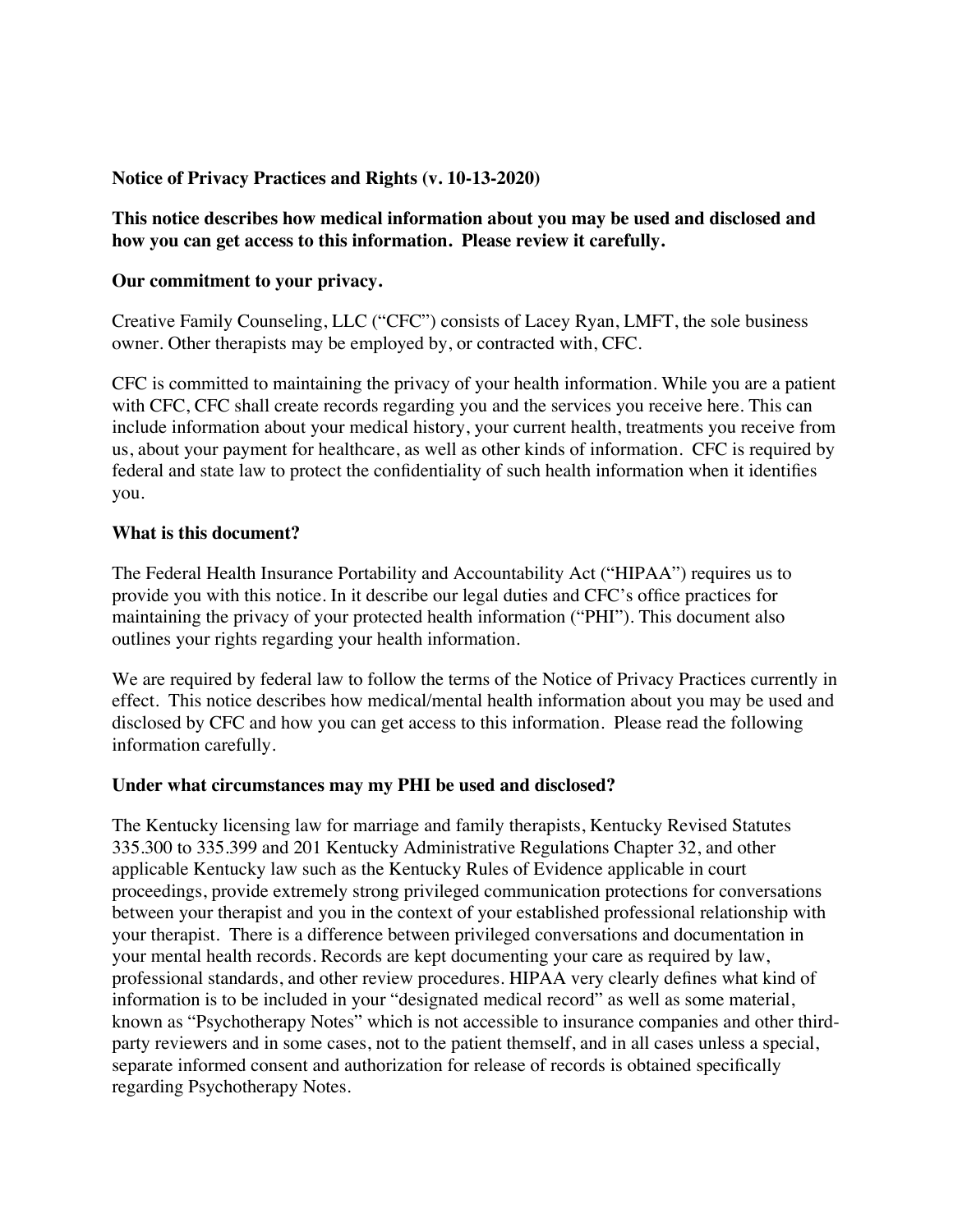HIPAA provides privacy protections about your personal health information, which is called PHI which could personally identify you, is about you, or is information that can reasonably be linked to you. PHI consists of three (3) components: *treatment, payment, and health care operations.*

*Treatment* refers to activities in which CFC provides, coordinates, or manages your mental health care or other services related to your mental health care. Examples include: psychotherapy session; mental health evaluation, assessment, and testing, or talking to your primary care physician about your medication or overall medical condition.

*Payment* is when CFC obtains reimbursement for your mental health care. CFC may use or disclose your health information in order to bill and collect payment for services you receive from CFC. For example if your services are covered by health insurance, CFC may contact your health insurer to certify you are eligible for a particular benefit, and CFC may provide your insurer with details of your treatment so your insurer shall pay for the treatment.

*Health care operations* are activities related to the performance of CFC practice such as quality assurance. In mental health care, the best example of health care operations is when utilization review occurs; a process in which your insurance company reviews our work together to see if your care is really "medically necessary."

The *use* of your PHI refers to activities the CFC office conducts for filing claims, scheduling appointments, keeping records and other tasks *within* the CFC office-related to your care. *Disclosures* refer to activities you authorize which occur *outside the* CFC office such as sending your PHI to other parties (i.e., your primary care doctor, your child's school).

CFC may use your PHI for follow up. CFC may contact you with appointment reminders or to provide you with information about treatment recommendations or alternative treatments which may be of interest to you.

## **Uses or disclosures of PHI requiring authorization.**

Kentucky requires authorization and consent for treatment, payment, and health care operations. HIPAA does nothing to change this requirement by law in Kentucky. CFC may disclose PHI for the purposes of treatment, payment, and healthcare operations with your consent. You have signed this general consent to care and authorization to conduct payment and health care operations, authorizing CFC to provide treatment and to conduct the administrative steps associated with your care.

Additionally, if you ever want CFC to send any of your PHI or medical records of any sort to anyone outside of the office of CFC, you shall always first sign a specific authorization to release information to this outside party. A copy of that authorization form is available upon request. The requirement of your signing an additional authorization form is an added protection to help insure your PHI is kept strictly confidential.

There is a third, special authorization provision potentially relevant to the privacy of your records: CFC therapist Psychotherapy Notes. In recognition of the importance of the confidentiality of conversations between therapist-client in treatment setting, HIPAA permits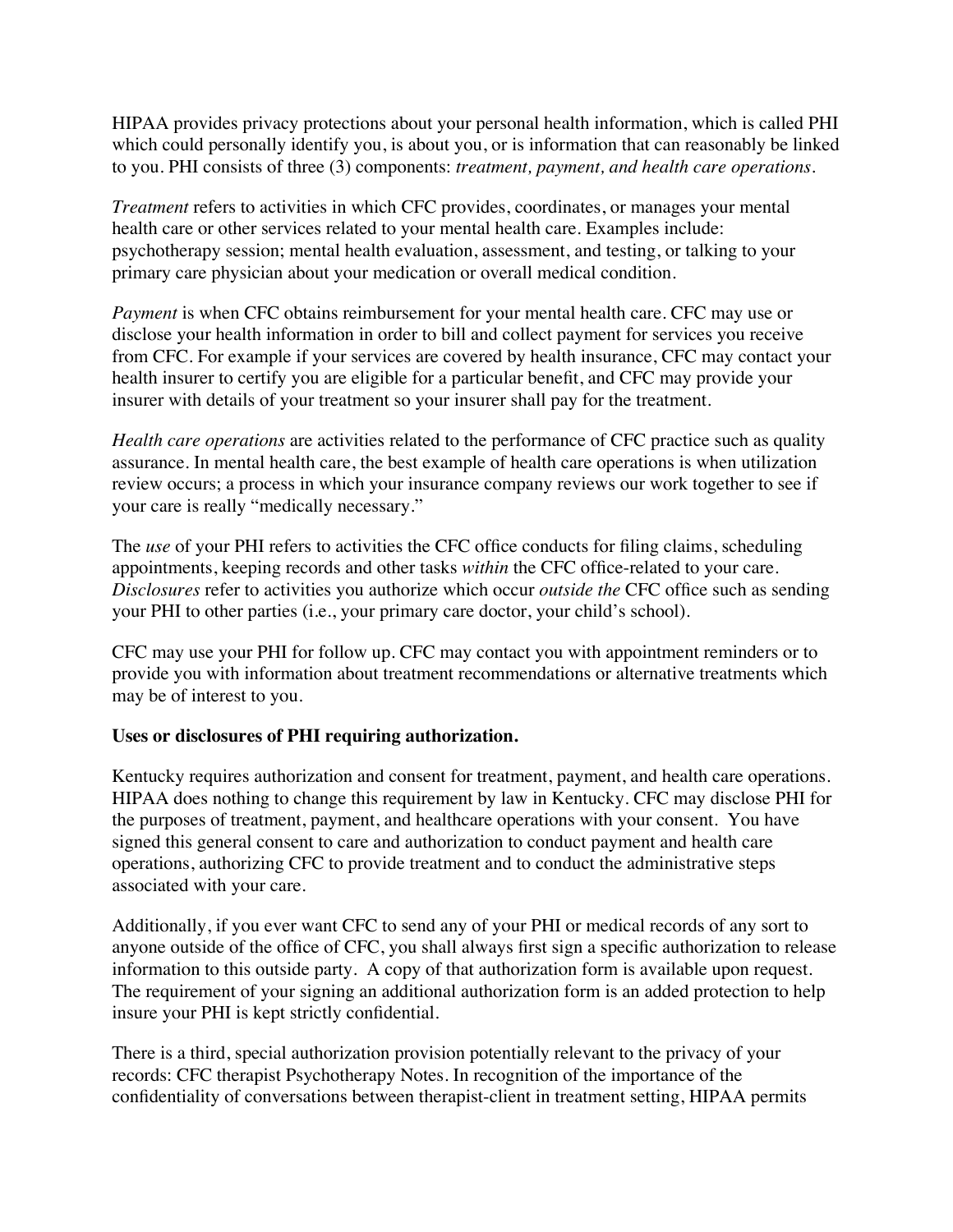CFC keeping "Psychotherapy Notes" separate from the overall "designated medical record." Insurance companies cannot secure "Psychotherapy Notes," nor can they insist upon their release for payment of services, as has unfortunately occurred over the last two decades of managed mental health care.

As defined by HIPAA, "Psychotherapy Notes" are the therapist's own therapy notes "recorded in any medium by a mental health provider documenting and analyzing the contents of a conversation during a private, group, or joint family counseling session and are separated from the rest of the individual's medical record." "Psychotherapy Notes" are necessarily more private and contain much more personal information about you, hence, the need for increased security of notes. "Psychotherapy Notes" are not the same as your "progress notes," which may provide the following information about your care each time you have an appointment at the CFC office: medication prescriptions and monitoring; assessment/treatment start and stop times; the modalities of care; frequency of treatment furnished; results of clinical tests, and; any summary of your diagnosis, functional status, treatment plan, symptoms, prognosis and progress to date.

Certain payers of care, such as Medicare and Workers Compensation, require the release of both your progress notes and the therapist's Psychotherapy Notes in order to pay for your care. If any therapist at CFC is forced to submit your Psychotherapy Notes in addition to your progress notes for reimbursement for services rendered, you shall sign an additional authorization directing CFC to release Psychotherapy Notes. Most of the time, your therapist at CFC may be able to limit reviews of your PHI to only your "designated record set," which may include the following: all identifying paperwork you completed when you first started your care here; all billing information; a summary of your first appointment; your mental status examination; your individualized, comprehensive treatment plan; your discharge summary; progress notes; reviews of your care by managed care companies; results of psychological testing, and; any authorization letters or summaries of care you have authorized CFC to release on your behalf. Please note the actual test questions or raw data of psychological tests, if your treatment with CFC includes services performed by a psychologist who administers a psychological test, are protected by copyright laws, and the need to protect patients from unintended, potentially harmful use, are not part of your "designated mental health record."

## **When is Creative Family Counseling prohibited from using my PHI?**

Our practice may not release your PHI for any use or disclosure which is not identified in this notice, unless CFC has your written authorization to do so, or is otherwise authorized by law, such as set forth below. If you provide CFC with a written authorization to use or disclose your PHI for another purpose, you may revoke this authorization in writing at any time, by sending the written revocation to Lacey Ryan, LMFT, at the address below. Once you have revoked your authorization, CFC shall no longer use or disclose your PHI for the purposes described in the authorization. You cannot revoke an authorization for an activity already done that you instructed a therapist at CFC to do, or if the authorization was obtained as a condition for the obtaining insurance payment. Kentucky law provides the insurer the right to contest the claim under the policy.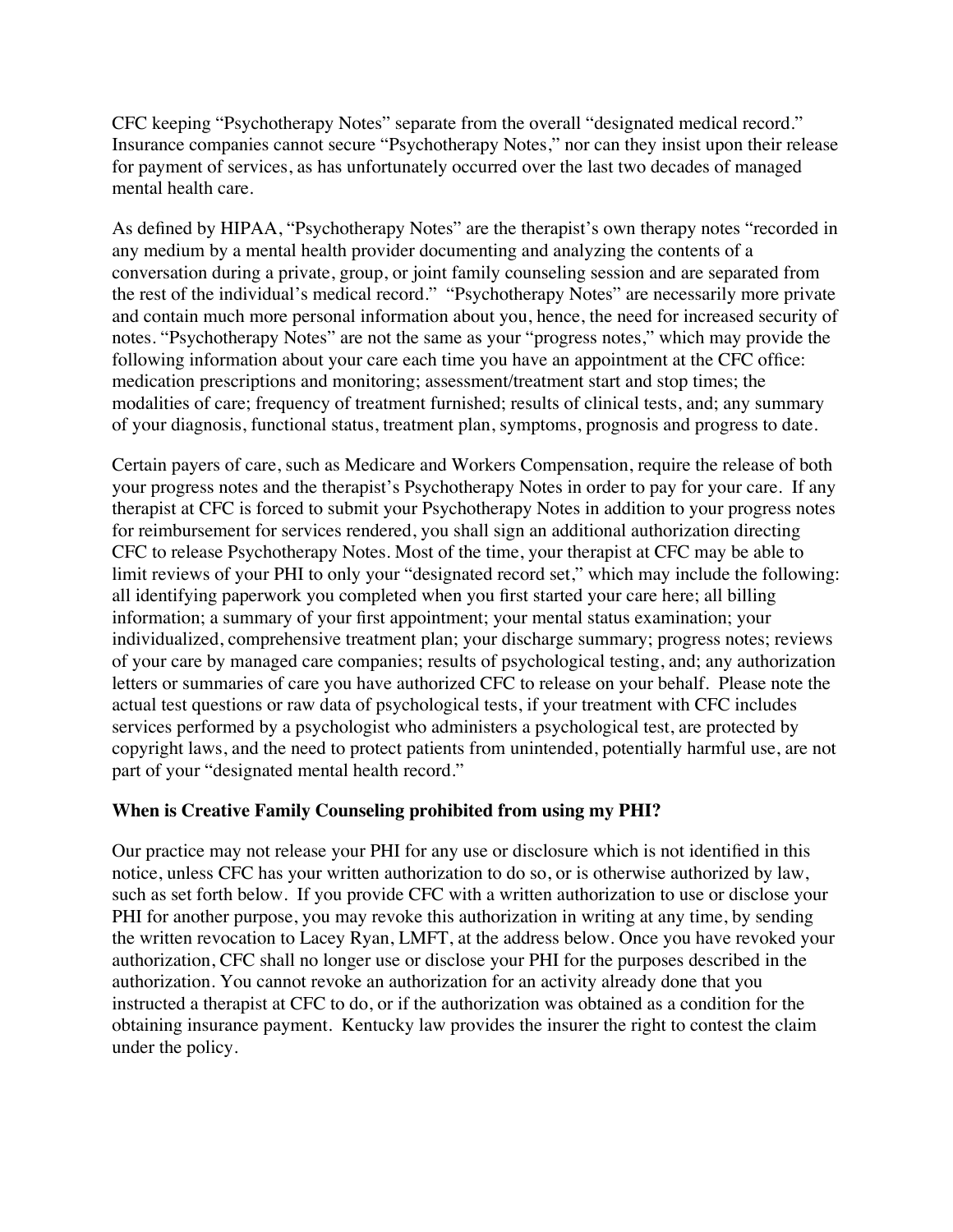### **Uses or disclosures not requiring consent or authorization:**

By law, PHI *may* be released without your consent or authorization for the following reasons:

1. When CFC is required to do so by state or federal law.

2. When needed for public health activities (i.e., to assist with a drug recall).

3. To report information about victims or suspected victims of abuse, neglect, or domestic violence

4. When CFC concludes the disclosure is necessary to avert a serious health or safety threat (i.e., "Duty to Warn" Law, national security threats, or to prevent suicide).

5. When disclosure is required for a judicial or administrative proceeding.

6. When disclosure is necessary for law enforcement purposes (i.e., complying with a court order, or identifying a fugitive).

7. To coroners, funeral directors, or organ procurement organizations when necessary to allow them to carry out their duties.

8. When necessary for specialized government functions (i.e., veterans affairs, national security).

9. To government health agency for oversight activities such as inspections, investigations, licensure, or other proceedings.

10. When necessary to comply with worker's compensation laws.

#### **Uses or disclosures you have the option to limit or object.**

We may use or disclose your health information in the following ways to assist in your care, unless you object to or restrict these disclosures in writing. The written objection or restriction should be directed to Lacey Ryan, LMFT.

1. To individuals involved in your care: CFC may release your health information to an individual who is involved in your care. While this is typically a spouse or a family member, you have the right to specify any individual, such as a close friend or a member of the clergy. You also have the right to object to contact. We shall comply with your request unless prohibited by emergency circumstances.

2. To communicate with you regarding treatment and appointments: CFC may use or disclose your health information to contact you to follow up on treatment or to remind you of your next appointment.

You have the right to specify how our practice communicates with you, including the method and locations at which we may contact you.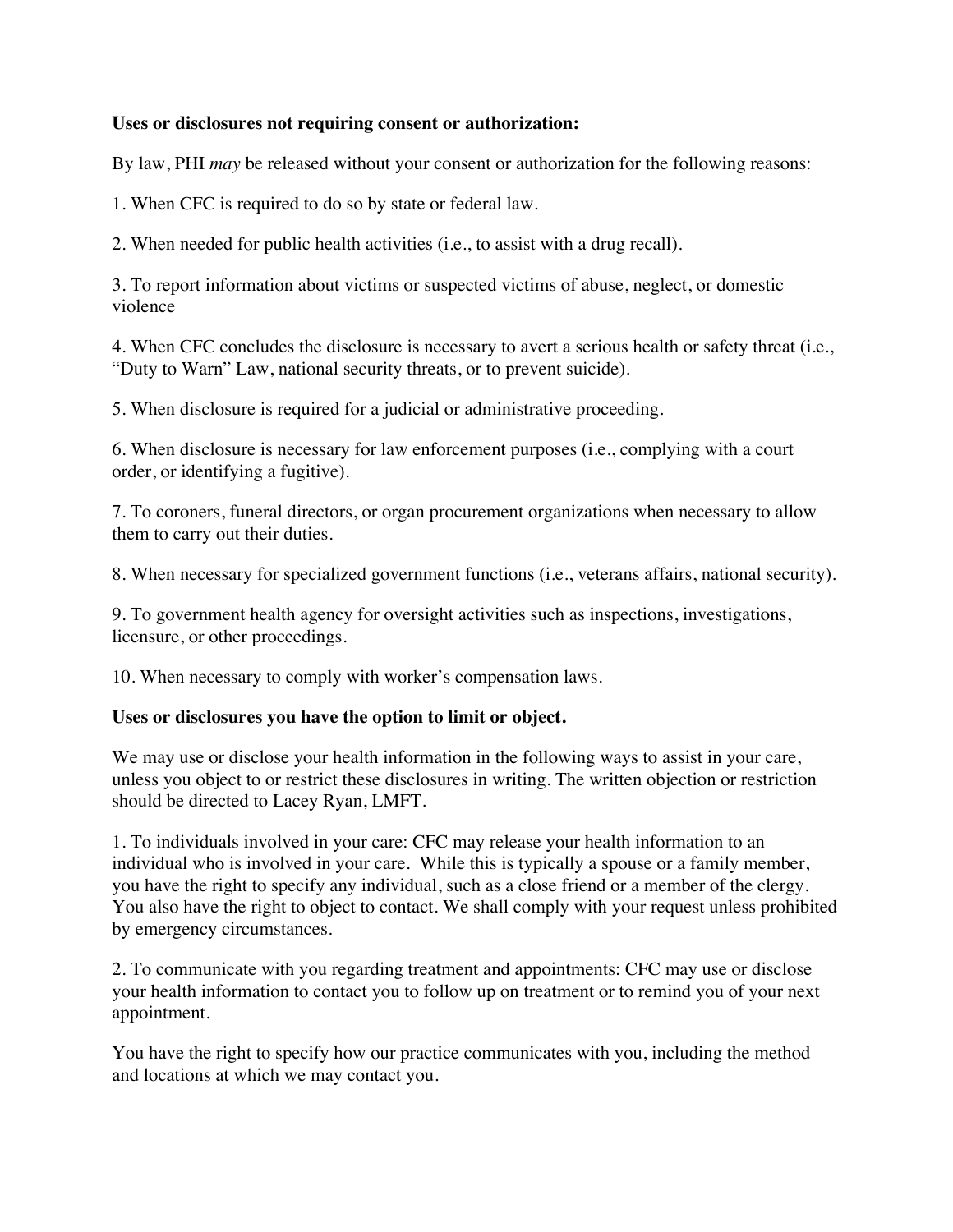#### **Is there a way to know how my PHI has been used or disclosed?**

You have the right to receive an accounting of any of the disclosures of your PHI for the past 5 years, but not before the effective date of this Notice, or the effective date of any prior Notice you have signed with CFC, whichever is earlier. This accounting shall include a list of the date of disclosure, to whom it was made, and what information was released. This accounting shall not list disclosures made for purposes of treatment, payment, health care operations, or certain governmental functions. It shall also not list information provided to you or to specified individuals involved in your care. If you request an accounting more than once in a 12-month period, CFC may charge you a reasonable fee to cover the cost of complying with this request.

#### **What rights do I have regarding my PHI?**

You have the following rights regarding the PHI we maintain about you.

1. Confidential Communications: You have the right to request that CFC communicate with you regarding your health care in a particular manner or to a certain location. For example, you may specify that CFC contact you at home rather than work.

2. Requesting Restrictions: You have the right to request a restriction on use or disclosure of your health information for the purposes of treatment, payment, or health care operations. Additionally, as described above, you have the right to specify that your PHI be disclosed to certain individuals involved in your care or treatment. CFC is not required to agree to the restriction you request, but shall notify you of the lack of agreement so you may make further, informed choices.

3. Inspection and Copies: You have the right to inspect and obtain copies of your PHI and billing records used to make decisions about you as long as the PHI is maintained in the record. You, or anyone you designate in writing on your behalf, are entitled to one free copy of your medical record, which CFC may provide in paper format or electronic format. If you have been provided one free copy of your medical record, CFC may thereafter charge you a reasonable fee for additional or replacement copies to cover the cost of copying, mailing, labor, and supplies.

4. Amending Your Information: If you believe your health information as maintained by CFC is incorrect or incomplete, you have the right to request CFC to amend the record. Your request for amendment must be submitted in writing to Lacey Ryan, LMFT, at the address listed below along with the reason for requested amendment. CFC shall review your request and provide you with a written notice of its decision. If CFC denies your request, it shall provide you with a reason for its decision and information on how you may file a written disagreement with the denial.

5. Accounting: You generally have the right to receive an accounting of disclosures of PHI. On your request, CFC shall discuss with you the details of the accounting process.

6. Right to a Paper Copy of this Notice: You have the right to a paper copy of this notice.

7. Revocation of Authorization: You have the right to revoke your authorization of PHI, except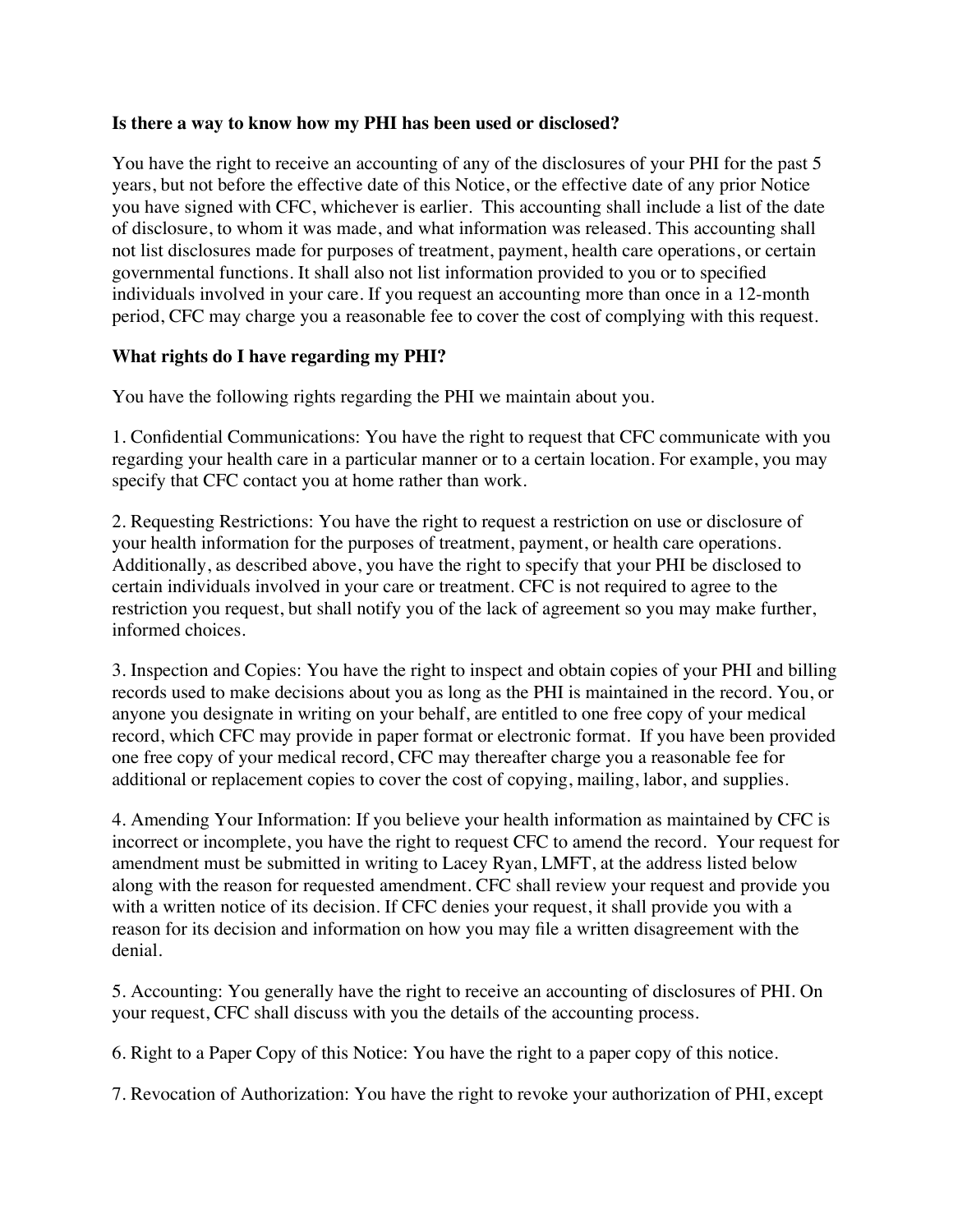to the extent that action has already been made.

For more information on how to exercise each of these aforementioned rights, please do not hesitate to ask Lacey Ryan, LMFT, of CFC for further assistance on these matters.

# **Duties of licensed marriage and family therapists.**

1. Therapists are required by law to maintain the privacy of PHI and to provide you with a notice of CFC's legal duties and privacy practices with respect to PHI.

2. Therapists are required by law to abide by the terms of this notice, unless it is changed and you are so notified.

3. If CFC revises its policies and procedures, CFC shall provide you with a revised notice by mail or in person.

# **What if I believe my privacy rights have been violated?**

You have the right to file a complaint if you believe your privacy rights have been violated by CFC. Lacey Ryan, LMFT, is the appointed "Privacy Officer" for CFC per HIPAA regulations. Complaints shall be submitted in writing to:

Creative Family Counseling

ATTN: Lacey Ryan, LMFT

8134 New LaGrange Road, Suite 102

Louisville, Kentucky 40222

Phone: (502) 709-0410

If you are not satisfied with the manner in which CFC handles the complaint, you may submit a formal complaint to the Secretary of the U.S. Department of Health and Human Services. **Changes to this notice.**

CFC reserves the right to change this Notice of Privacy Practices at any time in the future as allowed by federal and state law. Any changes may apply to all information maintained by CFC including information created or received prior to the change. CFC shall provide a copy of its most recent Notice of Privacy Practices at each first patient visit following the Notice's adoption. You may also call or write CFC to obtain a copy of the most recent version.

This notice shall go into effect November 1, 2018, and shall remain so unless new notice provisions effective for all PHI are enacted accordingly.